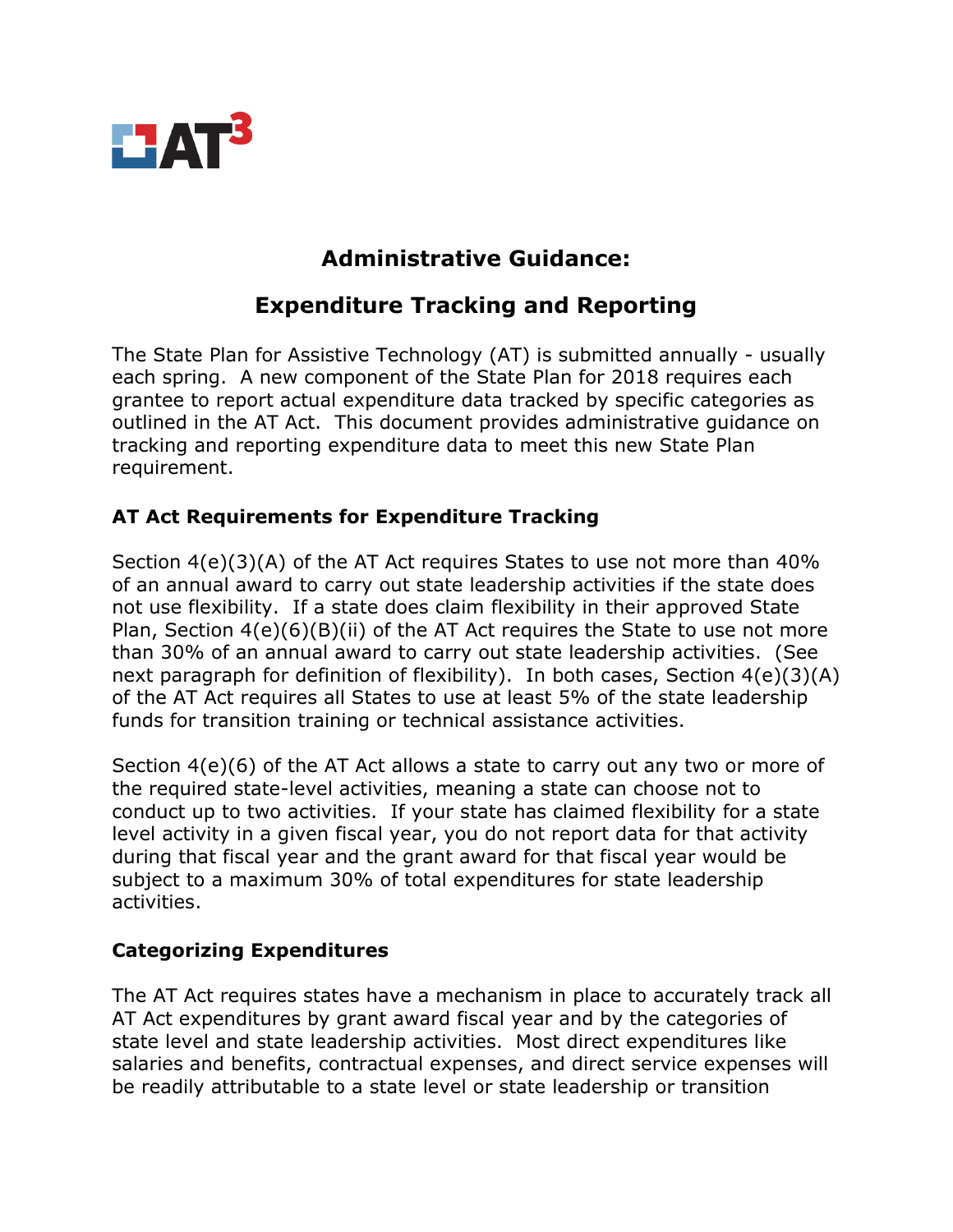activity. For example, expenditures for purchasing equipment for a device loan program will be state level expenses while staff salaries and travel expenses to deliver training will be state leadership.

One helpful mechanism for determining if an expense should be categorized as state level, state leadership or transition is to identify where the data associated with that expense is reported. Since most all State AT Program activities should have associated data reported, where such data is reported (state level or state leadership activities) provides a good indication of how the expenditures should be categorized. Most staff salaries and benefits can be assigned in total or in pro-rated percentages to state level or state leadership depending on staff job responsibilities and any time and effort logs required for federal record keeping purposes.

For very generic administrative and operational expenditures, like paper, general office supplies, and similar expenditures, an arbitrary ratio allocation can be used such as a 50/50 split. A more accurate pro-ration split can be used in areas where there is sufficient justification to do so. For example, if the personnel split between State Level and State Leadership is 55% State Level and 45% State Leadership, then it would be logical to apply that ratio to office space utility expenses if the space correlates closely with staff positions.

If an indirect cost rate is used, the arbitrary ratio allocation (e.g. 50/50) can be applied to that amount for purposes of reporting by state level and state leadership categories. Please note that any general administrative expenditures should be limited to a small portion of the federal AT Act grant award as the vast majority of AT Act award dollars should be allocated for direct program service costs rather than administrative and overhead costs. It is very difficult to justify claiming the 10% indirect rate allowed by the AT Act along with pro-rated additional administrative costs as direct expenses (usually done as a pro-rated cost allocation plan).

Section 4 AT Act grantees are strongly encouraged to use either the 10% indirect provision to support administrative and overhead costs OR a cost allocation plan where administrative and overhead costs are pro-rated as direct cost expenditures, but not both. Using both mechanisms to pay for administrative costs creates a significant risk for duplicative expenses for same/similar cost items and potential audit findings. Claiming both a 10% indirect rate and direct administrative expenses will also divert a significant amount of available federal funding from support of AT services.

Advisory Council expenses can be pro-rated based on the typical work of the Council. If the agenda topics are routinely balanced between state level and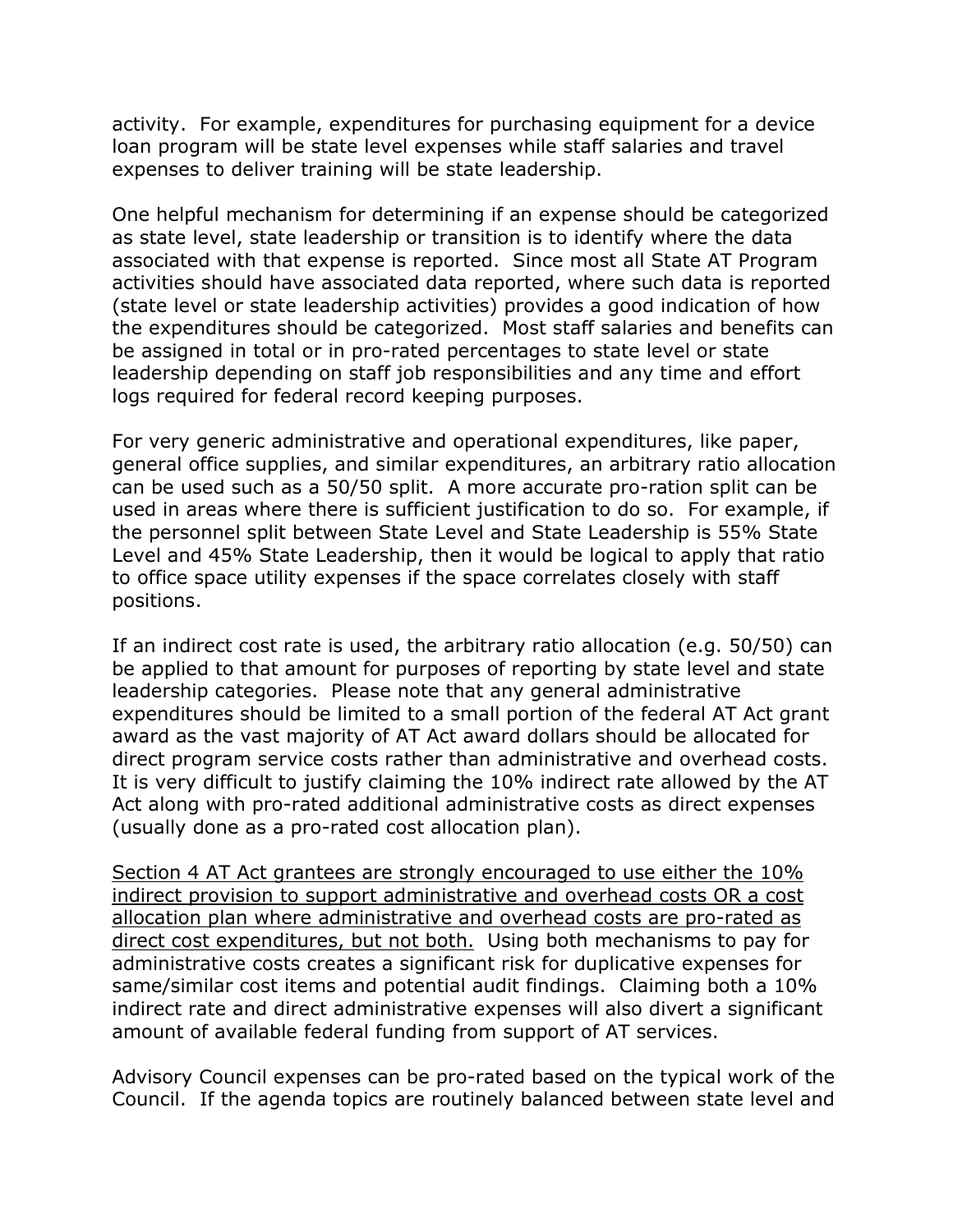state leadership activities then a 50/50 split might be appropriate. If the Advisory Council focuses more energy on administrative oversight or policy issues, then a more appropriate split might be 25% state level and 75% state leadership. If the Advisory Council serves any purpose other than that outlined in the AT Act, expenses should be based on less than a 100% total charging to the AT Act grant only the portion of time dedicated to AT Act activities.

Similarly, professional development expenses can be pro-rated based on the typical work responsibilities of those attending (e.g. how they will apply the knowledge gained via the professional development in their job) or it may be more appropriate to allocate such expenses based on the content of the professional development especially if the training activity is narrowly focused on state level or state leadership activities. Very general professional development (e.g. all staff diversity training) can be allocated using arbitrary splits if that is most efficient. For example, professional development expenses for a staff person who oversees the device loan and demonstration program to attend ATIA and CSUN each year to remain current on AT products could be categorized as 100% state level corresponding to the person's FTE classification. A person whose job responsibilities are split between state level and leadership (60%/40%) attending the same conferences could have those travel expenses allocated using the same percentages aligned with the FTE categorization.

The expenditure tracking system used by grantees should be able to consistently categorize expenditures as state level, state leadership or transition based on a clear rationale for each categorization or prorated split.

## **State Plan Expenditure Reporting**

The first expenditure data table in the State Plan is for the closed-out carryover fiscal year AT grant award that was fully liquidated the previous December 31st. (Please note, this data is for a specific year AT Act grant award amount, NOT any specific 12 month period of time as funds from a grant award can be obligated over a 24 month period.) For example, a State Plan submitted in the spring of 2018, the most recent closed-out carryover year grant award will be the FY16 grant award that began 10/1/2015 with the first year ending on 9/30/2016 and the second carryover year ending on 9/30/2017 with 3 month liquidation period ending 12/31/2017.

The actual expenditures for this fiscal year award will be reported by:

• All State Level Activities (State Financing, Reuse, Device Loan, Device Demonstration).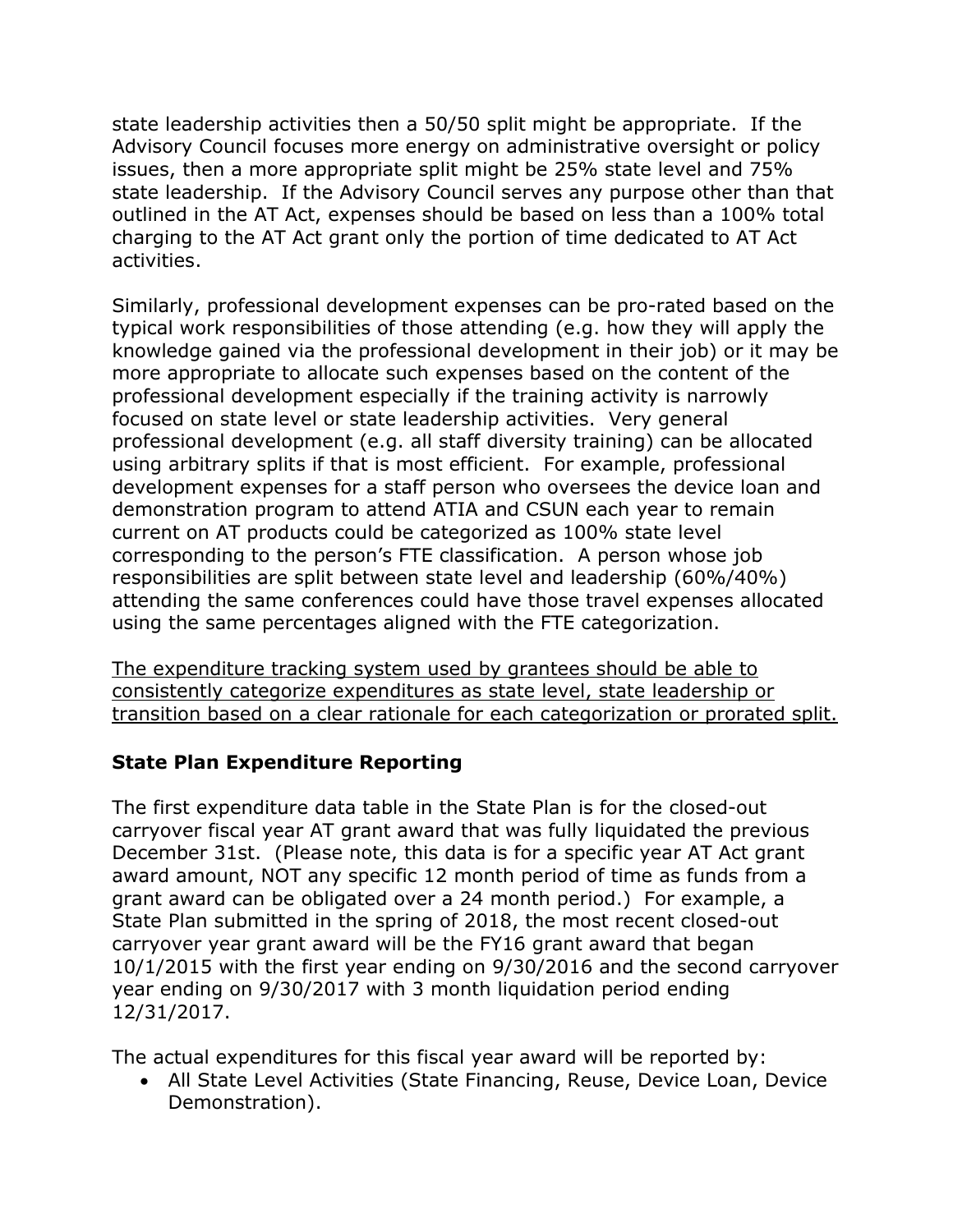- All State Leadership Activities (All other activities including Training, Technical Assistance, Public Awareness, Information and Assistance, etc.)
- Transition Training and Technical Assistance which will be a duplicate number that is included in the All State Leadership Activities total.

The State Level Activities calculated percentage must be at least 60% of the total award unless the state claimed flexibility in which the percentage must be at least 70%.

The State Leadership Activities calculated percentage must be no more than 40% of the total award unless the state claimed flexibility in which the percentage must be no more than 30%.

The Transition Training and Technical Assistance calculated percentage must be at least 5% of the expenditure amount reported for State Leadership Activities.

The total of all expenditure data must equal the total amount of funds drawn down in the ACL Payment Management System. If you have not liquidated all the funds available in the fiscal year award, your state will have lapsed funding.

The second expenditure data table in the State Plan is for year-to-date (YTD) obligated and liquidated expenditure data for the immediate preceding fiscal year AT grant award along with planned budget allocations for any unobligated remainder of that award. Please note, this data is for a specific year AT Act grant award amount, NOT any specific 12 month period of time as funds from a grant award can be obligated over a 24 month period. For example, a State Plan submitted in the spring of 2018, the immediate preceding fiscal year award will be the FY17 grant award that began 10/1/2016 with the first year ending 9/30/2017 and the second carryover year ending 9/30/18.

The actual year-to-date (YTD) liquidated expenditures for this fiscal year award will be reported in the same categories of All State Level Activities, All State Leadership Activities, and Transition Training and Technical Assistance as is reported in the first table. In addition, YTD obligated but not yet liquidated expenditures will be reported in those same categories along with planned or budgeted expenditures that are not yet obligated. All three of these summed will equal the total grant award amount.

Obligations are binding commitments for goods or services. Obligations include the amounts of orders placed, contracts and sub-grants awarded,